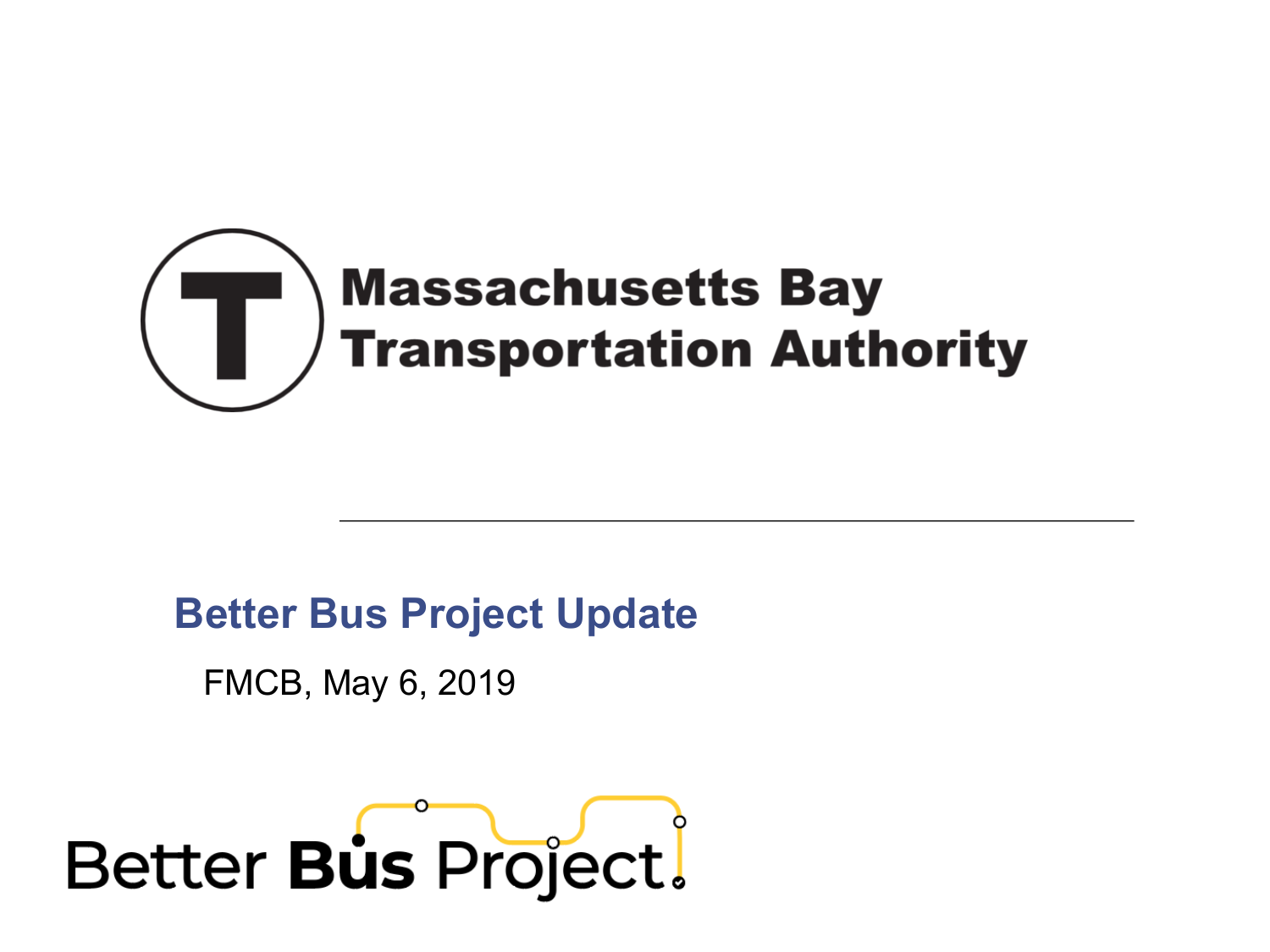

## **Better Bus Project Process Map: Update**

|                             | <b>Continuous</b><br><b>Change</b>                                                                                                                                                                                                                                                                                                                                                 | <b>Analysis</b>                                                                                                                                                                                                                                                 | <b>Proposed</b><br><b>Near-term</b><br><b>Changes</b>                                                                                                                                                                                                                                                                                                                  | <b>Multi-year</b><br><b>Investment</b><br><b>Strategy</b>                                                                                                                                                                                                                                                                                                                       | <b>Future</b><br><b>Network</b><br><b>Redesign</b>                                                                                                                                                                                                                                                      |
|-----------------------------|------------------------------------------------------------------------------------------------------------------------------------------------------------------------------------------------------------------------------------------------------------------------------------------------------------------------------------------------------------------------------------|-----------------------------------------------------------------------------------------------------------------------------------------------------------------------------------------------------------------------------------------------------------------|------------------------------------------------------------------------------------------------------------------------------------------------------------------------------------------------------------------------------------------------------------------------------------------------------------------------------------------------------------------------|---------------------------------------------------------------------------------------------------------------------------------------------------------------------------------------------------------------------------------------------------------------------------------------------------------------------------------------------------------------------------------|---------------------------------------------------------------------------------------------------------------------------------------------------------------------------------------------------------------------------------------------------------------------------------------------------------|
|                             | Phase 1                                                                                                                                                                                                                                                                                                                                                                            | Phase 2                                                                                                                                                                                                                                                         | Phase 3                                                                                                                                                                                                                                                                                                                                                                | Phase 4                                                                                                                                                                                                                                                                                                                                                                         | Phase 5                                                                                                                                                                                                                                                                                                 |
| Actions<br><b>Products/</b> | $\checkmark$ Early Morning<br><b>Pilot</b><br>$\checkmark$ Late Night Pilot<br>$\checkmark$ SL3 Service<br>Expansion<br>$\checkmark$ Dedicated Bus<br>Lanes<br>$\checkmark$ Transit Signal<br>Prioritization<br>$\checkmark$ Signal<br>Optimization<br>$\checkmark$ Addition<br><b>Resources</b><br>$\checkmark$ Dropped Trip<br><b>Task Force</b><br>$\checkmark$ Quarterly Goals | $\checkmark$ 1 <sup>nd</sup> Round<br>Public/<br>Stakeholder/Ope<br>rator Outreach<br>$\checkmark$ Review existing<br>service<br>$\checkmark$ Jan 28: Release<br>State of the<br><b>System Report</b><br>$\checkmark$ Jan 28: Release<br><b>Market Analysis</b> | $\checkmark$ Ongoing:<br>Municipal and<br><b>State Officials</b><br>Outreach<br>$\checkmark$ Jan 28: Release<br>near-term service<br>proposals<br>$\sqrt{3}$ Jan 28 to Mar 13:<br>2 <sup>nd</sup> Round Public/<br>Stakeholder<br>Outreach<br>√Apr: FMCB Vote:<br>Go/No-Go<br>· Early-May: Build<br>new schedules &<br>routes<br>$\cdot$ Fall: Begin<br>implementation | $\checkmark$ Jan 28: Release<br><b>Route Profiles</b><br>$\checkmark$ Feb 25: Discuss<br>Multi-year<br>Investment<br>Strategies for<br><b>FY20</b><br>$\checkmark$ Mar: Finalize<br>FY20 resource<br>request<br>$\checkmark$ Apr: Selection of<br>FY20 investment<br>level by the FMCB<br><b>Board</b><br>• May: Discuss<br>peak expansion<br>· Summer: Begin<br>implementation | $\sqrt{ }$ Nov: RFP posted<br>& Internal Task<br>Force convened<br>to develop<br>network level<br>goals/metrics<br>May: External<br>$\bullet$<br><b>Task Force</b><br>convened<br>$\cdot$ FY20+21:<br><b>Network</b><br>Alternatives &<br>Evaluation<br>• FY21 onwards:<br>Implementation &<br>roll-out |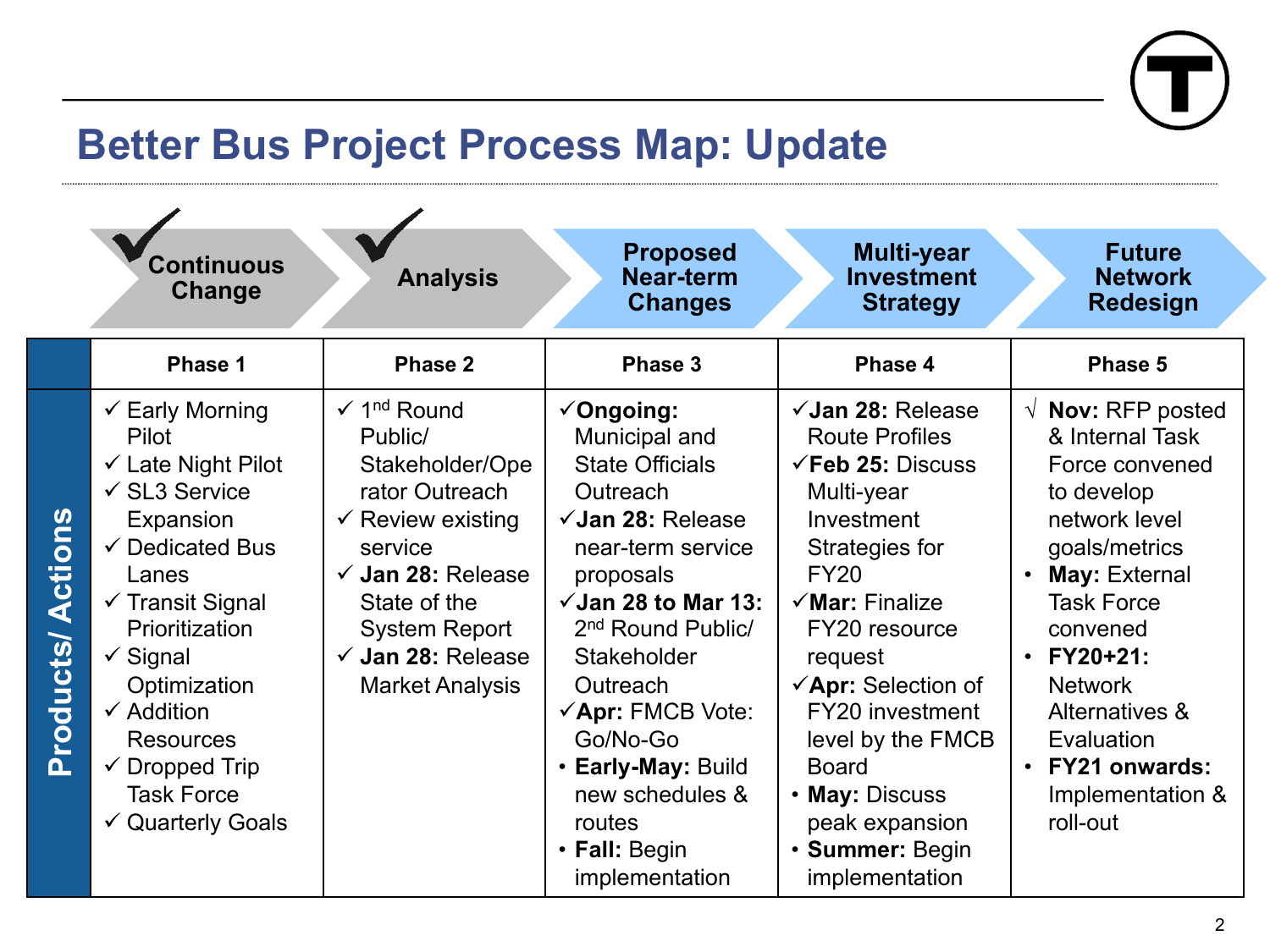

- Review Equity Analysis findings and **seek Board acceptance of the findings**
- Review and discuss **Key Performance metrics** for monitoring impact and success of Better Bus Project proposals
- **Review process for incorporating additional public feedback** into future quarterly changes and/or Network Redesign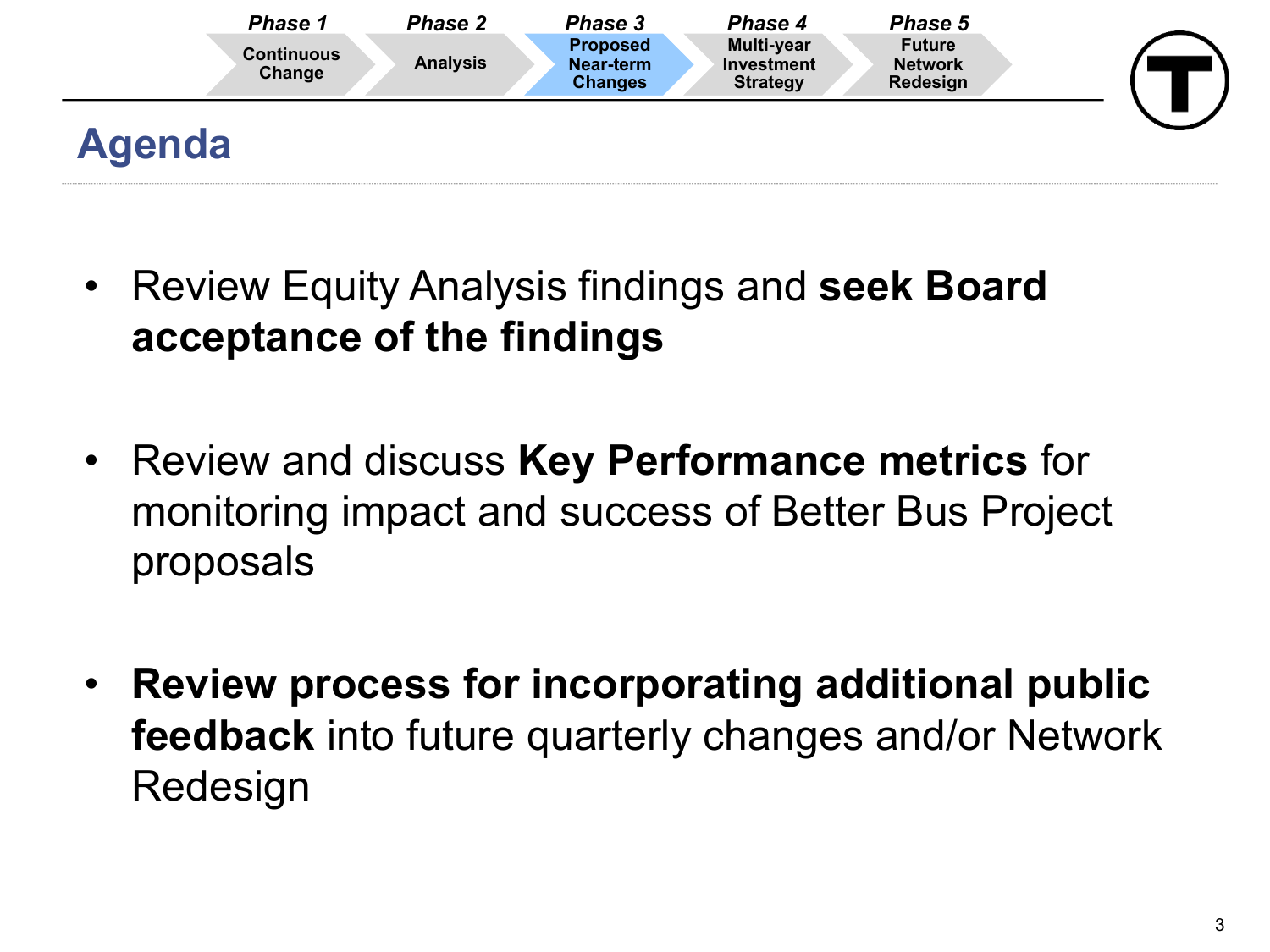

## **Recap: Equity Analysis context**

- The MBTA is required by the FTA to **evaluate the impacts on minority and/or low-income populations** when there is a **proposed "major" service change** to any fixed-route services
- There are multiple factors that can elevate a service change to be considered a "major" service change, and once 'triggered', **an equity analysis must consider concurrently all proposed changes in the aggregate**
- An equity analysis will evaluate the degree of adverse effects, and evaluate if the effects of the major service change may result in **disparate and/or disproportionate impacts on minority or low-income populations**
- For major service changes, the **MBTA's threshold** for determining adverse effects cause disparate/disproportionate impacts is **20%**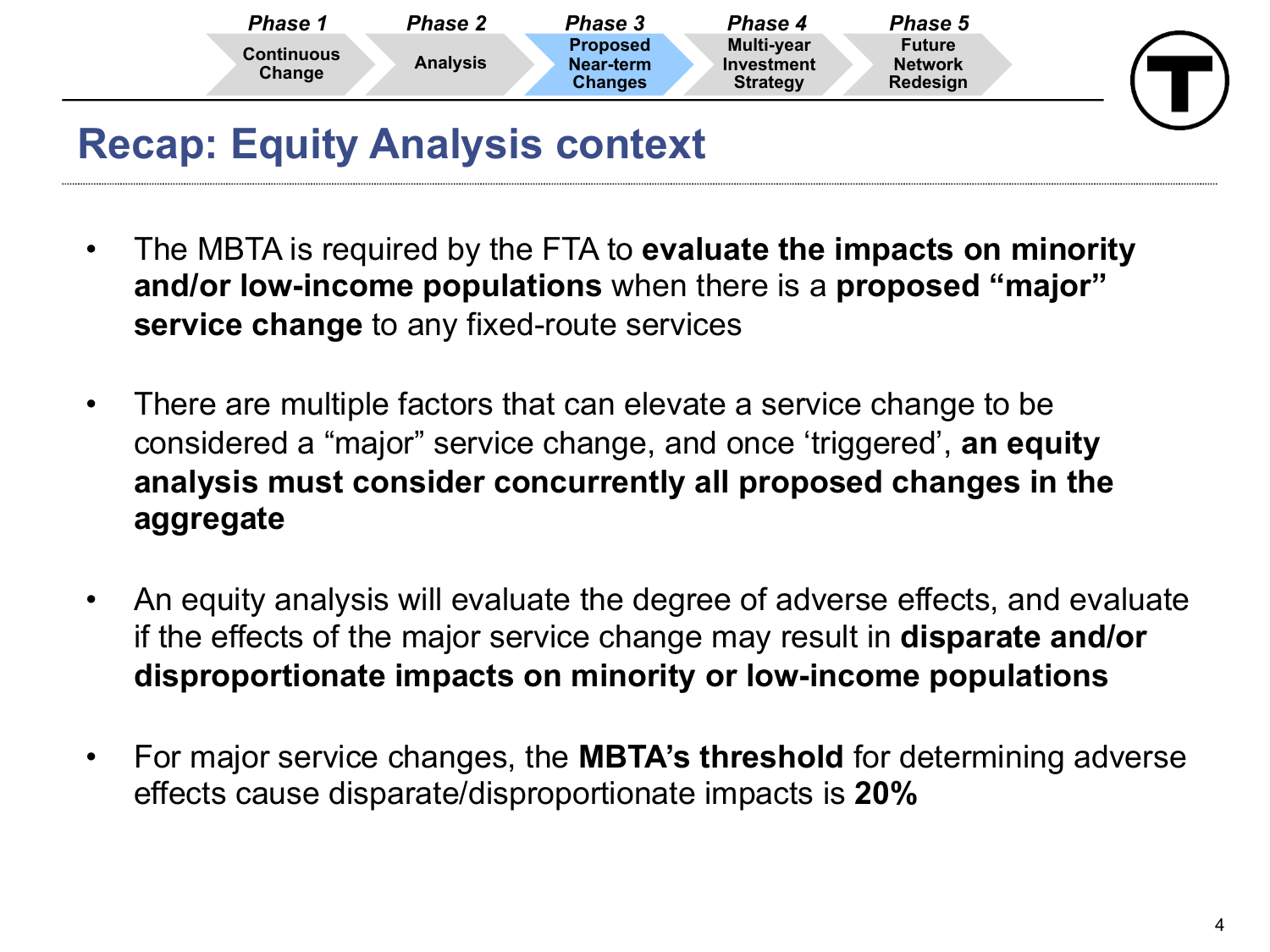| Phase                       | <b>Phase 2</b>  | Phase 3                                        | Phase 4                                            | Phase 5                              |  |
|-----------------------------|-----------------|------------------------------------------------|----------------------------------------------------|--------------------------------------|--|
| <b>Continuous</b><br>Change | <b>Analysis</b> | <b>Proposed</b><br>Near-term<br><b>Changes</b> | <b>Multi-year</b><br>Investment<br><b>Strategy</b> | Future<br><b>Network</b><br>Redesign |  |

#### **Equity Analysis outcome for Near-Term proposals & 45 additional Operators**

Equity analysis based on revised package of BBP Proposals finds no **disparate impact/benefit** or **disproportionate burden/benefit**

Equity Analysis now includes **impact of 45 additional Operators**  as being discussed and implemented concurrently

|                                                                                                   | <b>Revenue Vehicle Hours</b><br>(in weekly RVH)       | <b>Route Length</b><br>(in weekly Miles)                |
|---------------------------------------------------------------------------------------------------|-------------------------------------------------------|---------------------------------------------------------|
| <b>Disparate Impact/Benefit</b>                                                                   |                                                       |                                                         |
| <b>Absolute Change</b>                                                                            | No Disparate Benefit                                  | No Disparate Impact                                     |
| (Minority / Nonminority)                                                                          | Ratio: 665 / 550 > 80%                                | Ratio: -428 / -669 < 120%                               |
| <b>Relative Change</b>                                                                            | No Disparate Benefit                                  | No Disparate Impact                                     |
| (Minority / Nonminority)                                                                          | Ratio: 3.1% / 2.1% > 80%                              | Ratio: -6.3% / -6.6% < 120%                             |
| Minority Share of Change /                                                                        | No Disparate Benefit                                  | No Disparate Impact                                     |
| Minority Share of Existing                                                                        | Ratio: 55% / 45% > 80%                                | Ratio: 39% / 40% < 120%                                 |
| <b>Disproportionate Burden/Benefit</b><br><b>Absolute Change</b><br>(Low-Income / Non-Low-Income) | No Disproportionate Benefit<br>Ratio: 549 / 666 > 80% | No Disproportionate Burden<br>Ratio: -426 / -671 < 120% |
| <b>Relative Change</b>                                                                            | No Disproportionate Benefit                           | No Disproportionate Burden                              |
| (Low-Income / Non-Low-Income)                                                                     | Ratio: 2.9% / 2.4% > 80%                              | Ratio: -6.5% / -6.4% < 120%                             |
| Low-Income Share of Change /                                                                      | No Disproportionate Benefit                           | No Disproportionate Burden                              |
| Low-Income Share of Existing                                                                      | Ratio: 45% / 41% > 80%                                | Ratio: 39% / 39% < 120%                                 |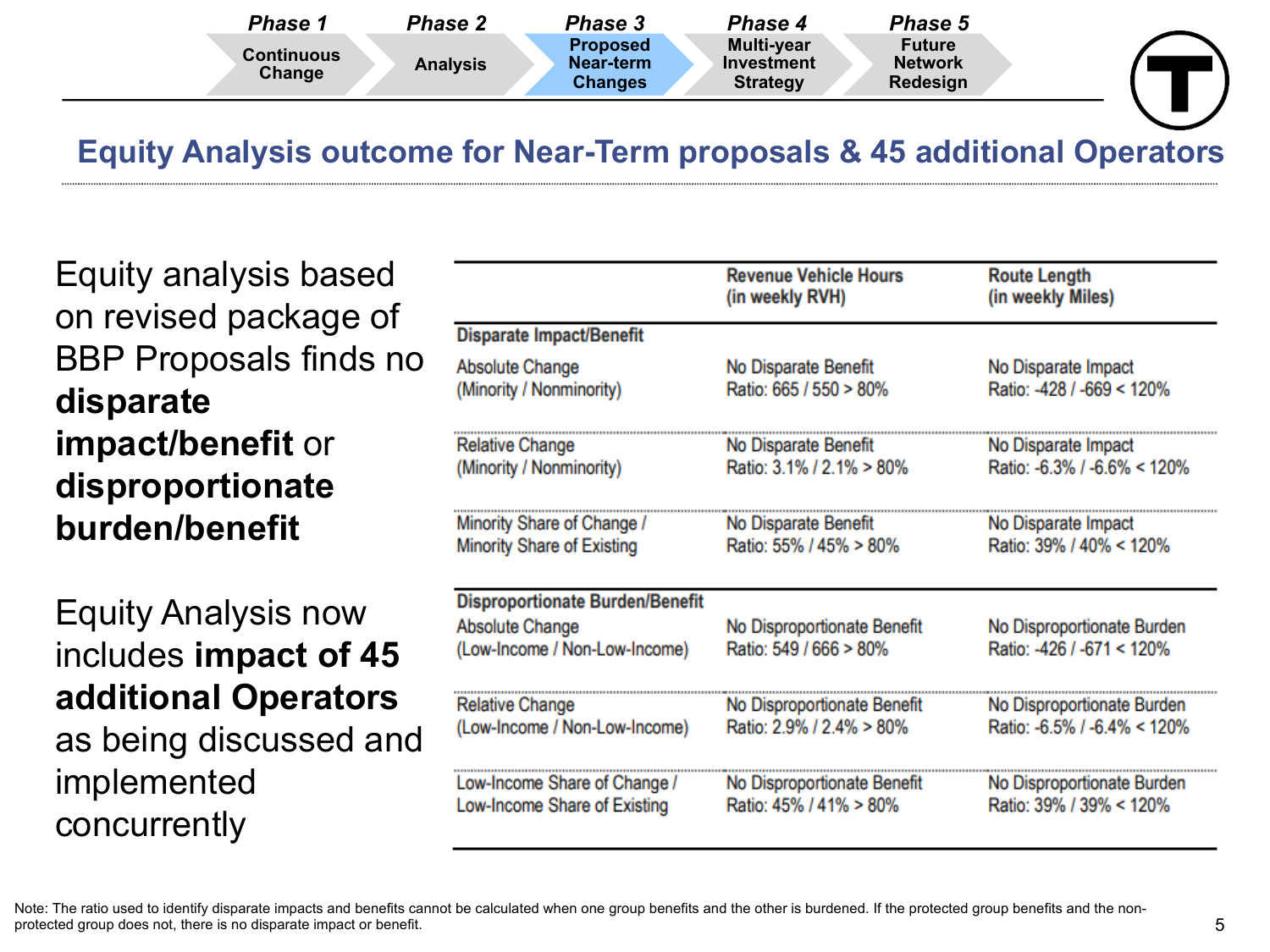

#### **Key Performance Metrics to monitor Better Bus Project proposals**

#### **Key Performance Metrics**

- Track implementation status of 36 proposals and 45 new bus operators (as well as impact of any priority infrastructure)
- Use data to measure system-level performance and individual route proposal performance:
	- SDP Measures
	- Other supporting metrics (e.g. run-time deficits, ridership)

#### **Evaluation Questions**

- Understand if we accomplished our goal in implementing the proposal
- Assess impacts and if additional changes are warranted

#### **Tentative Reports to the FMCB**

- Implementation: September 2019 & December 2019
- Performance: May 2020 & January 2021\*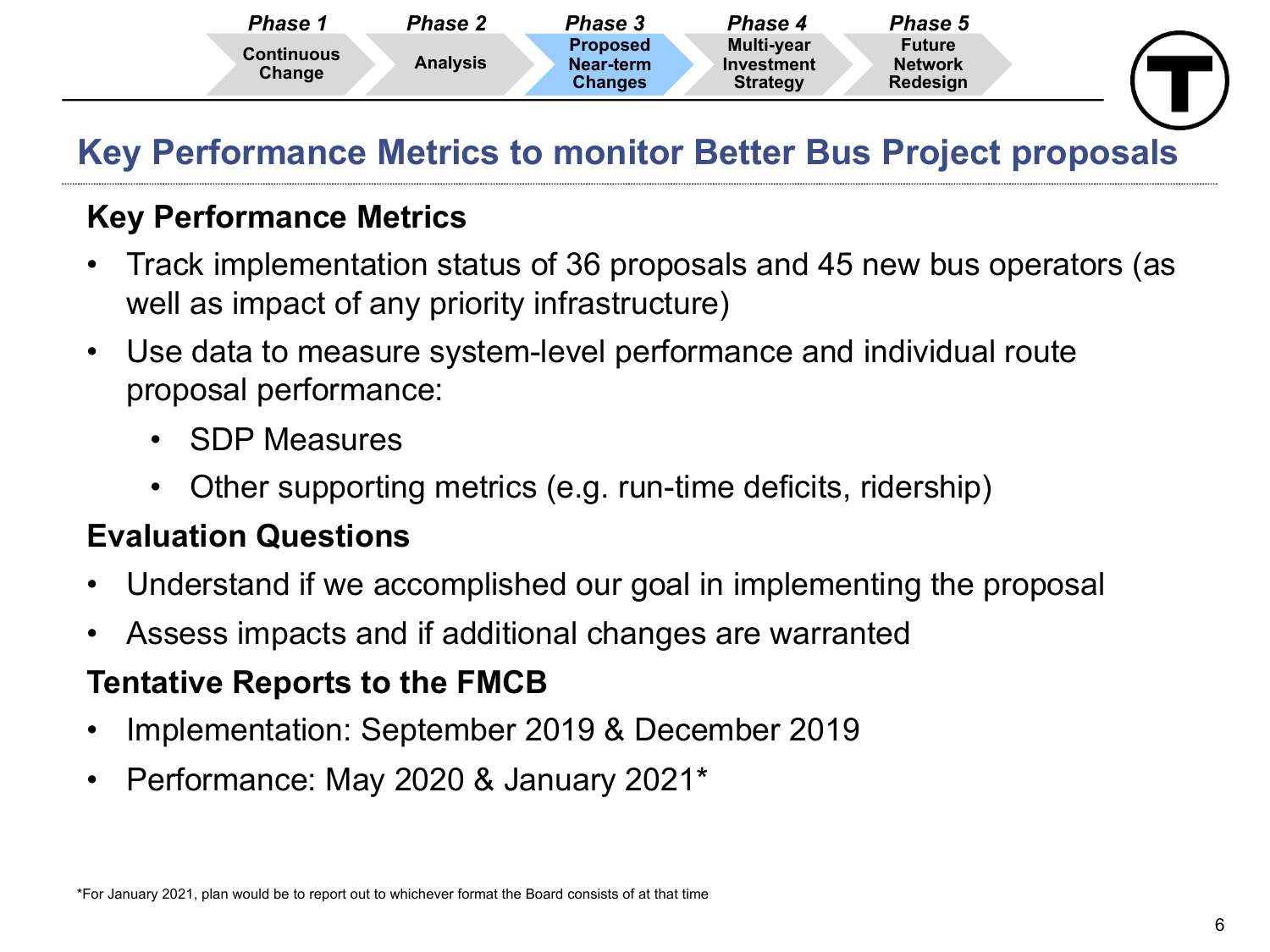

*All feedback from customers, advocates, municipalities, elected officials:*

Comments on specific proposed route changes

 $1$  **2 2 2 2 2 3 2** 

#### Comments on other routes & service overall

Better Bus Project – Phase 3 **summary document**

*Targeting publishing mid-May*

**Service Planning team:** Quarterly changes as part of continuous change **Network Redesign team:** Potential demonstrations / new service pilots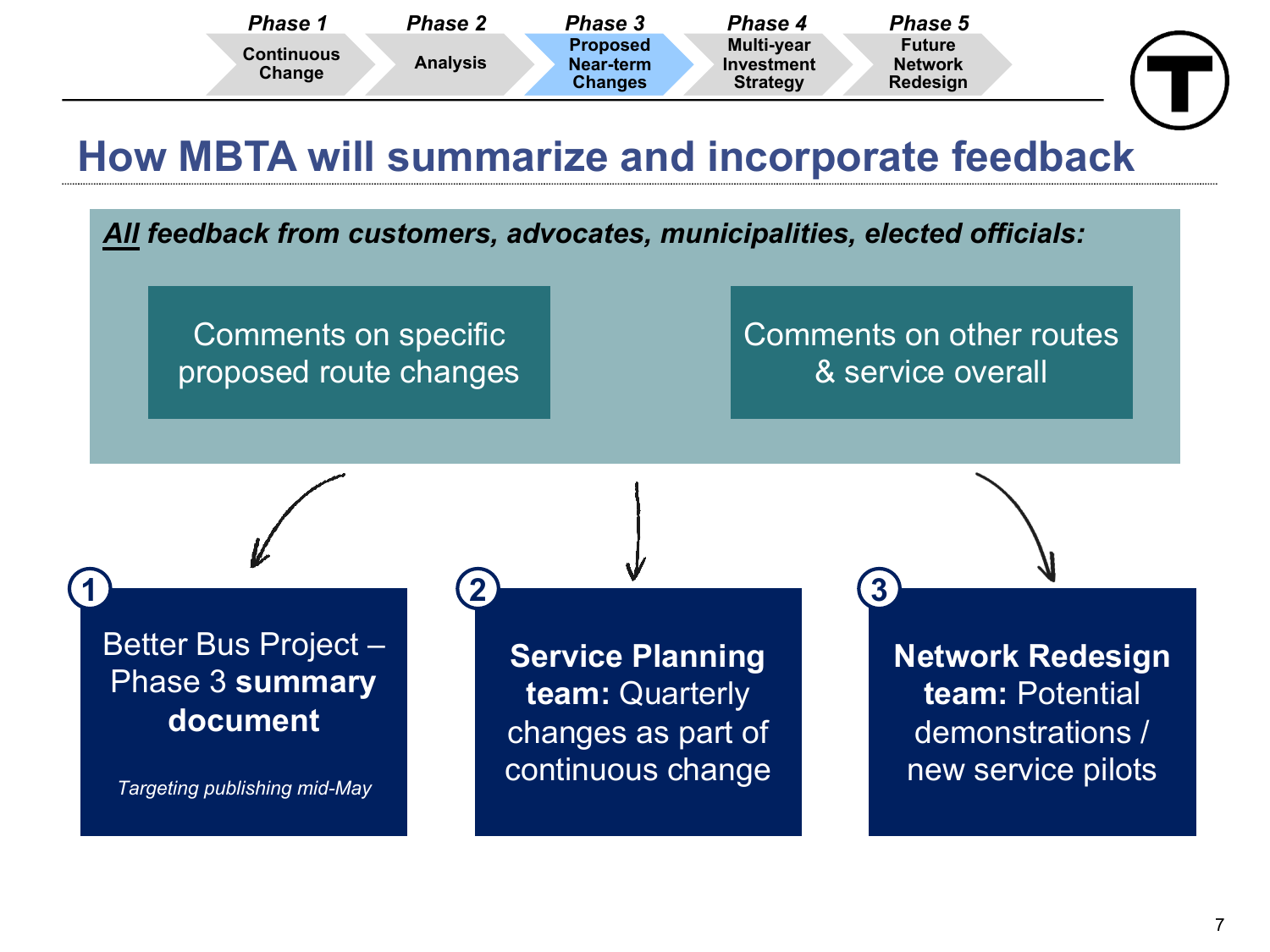

## **Network Redesign demonstrations / pilots**

- **Network Redesign demonstrations** are different than External Transit pilots in that they:
	- Do not require an external sponsor
	- Do not follow same timeline (may take less or more time to refine and review)
	- May pilot new service and/or other changes (e.g. bus lanes, routing changes, model corridors, etc.)
- **Concepts for Network Redesign demonstrations will come from multiple sources** and the process to review, design, and implement is being developed to respond to FMCB's March 25 discussion
	- Example sources: Origin/Destination data analysis, deferred BBP proposals and public input, internal ideas, etc.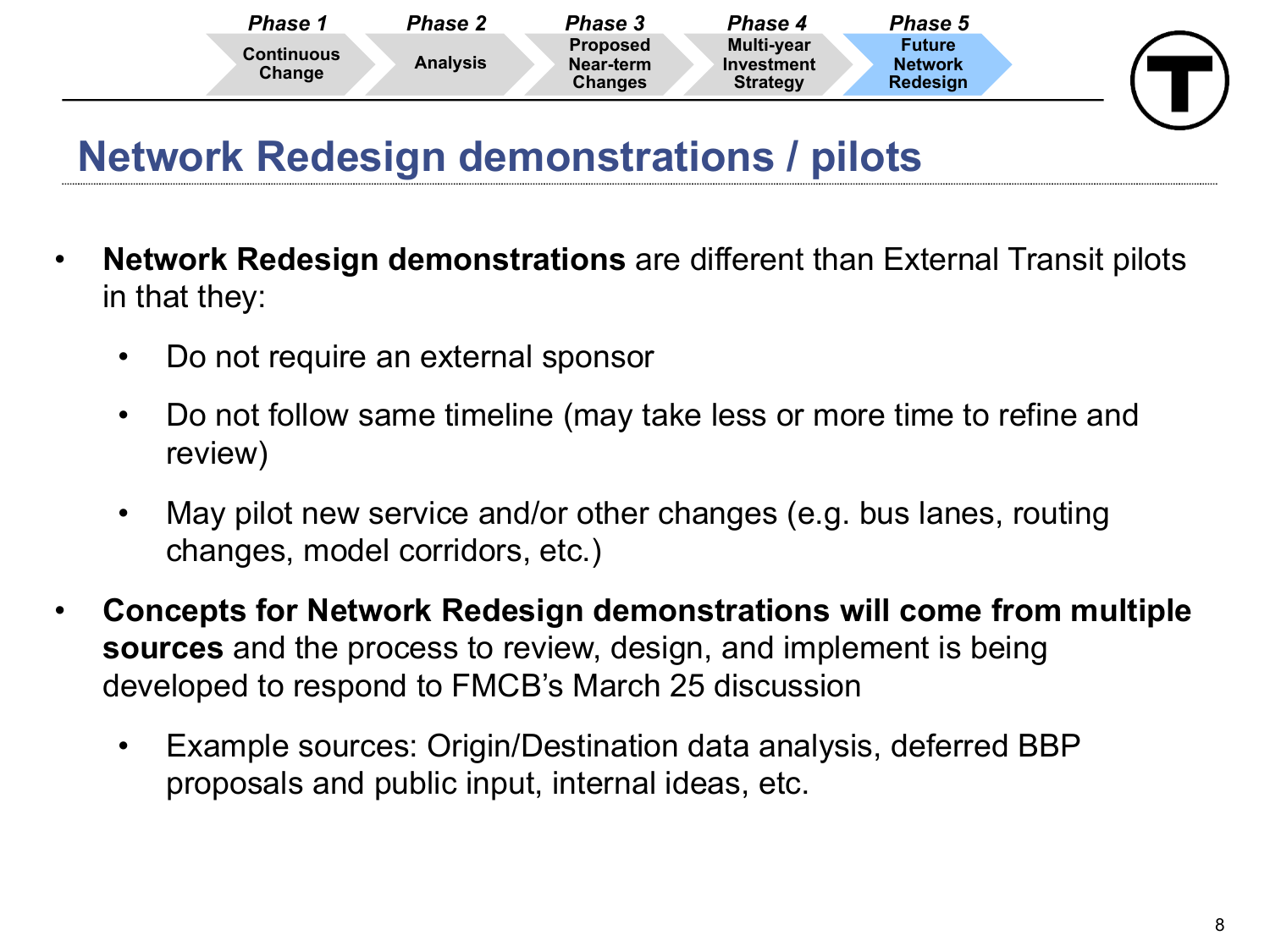| Phase 1                     | Phase 2         | Phase 3                                        | Phase 4                                            | Phase 5                                     |  |
|-----------------------------|-----------------|------------------------------------------------|----------------------------------------------------|---------------------------------------------|--|
| <b>Continuous</b><br>Change | <b>Analysis</b> | <b>Proposed</b><br>Near-term<br><b>Changes</b> | <b>Multi-year</b><br>Investment<br><b>Strategy</b> | <b>Future</b><br><b>Network</b><br>Redesign |  |

# **Key Next Steps**

| <b>Date</b>                | <b>Meeting/Deliverable Release</b>                                                                                                                                                                                                                        |  |
|----------------------------|-----------------------------------------------------------------------------------------------------------------------------------------------------------------------------------------------------------------------------------------------------------|--|
| Dec 10                     | FMCB Presentation – Part 1 Work Plan Review, Overview of State of<br><b>System and Market Analysis</b>                                                                                                                                                    |  |
| <i>Jan 14</i>              | FMCB Presentation – Part 2 Overview of Near-term Change<br>Proposals                                                                                                                                                                                      |  |
| Jan 28 to<br><b>Mar 13</b> | Kick off Round 2 of public engagement<br>$\bullet$<br><b>Release Market Analysis</b><br>$\bullet$<br>Release State of the Bus System Report<br>$\bullet$<br>Release Near-term Change Proposals<br>$\bullet$<br><b>Release Route Profiles</b><br>$\bullet$ |  |
| Feb 11                     | <b>FMCB Presentation – Part 3 Discuss Multi-year Investment Strategies</b><br>for FY20                                                                                                                                                                    |  |
| March                      | <b>Action: FMCB Propose FY20 Budget</b>                                                                                                                                                                                                                   |  |
| <b>April</b>               | <b>Action:</b> FMCB Vote on Package for Near-Term change proposals                                                                                                                                                                                        |  |
| <b>May</b>                 | <b>FMCB Presentation - Draft FY20-24 CIP</b>                                                                                                                                                                                                              |  |
| June                       | <b>Action:</b> MassDOT Board vote on FY20-24 CIP                                                                                                                                                                                                          |  |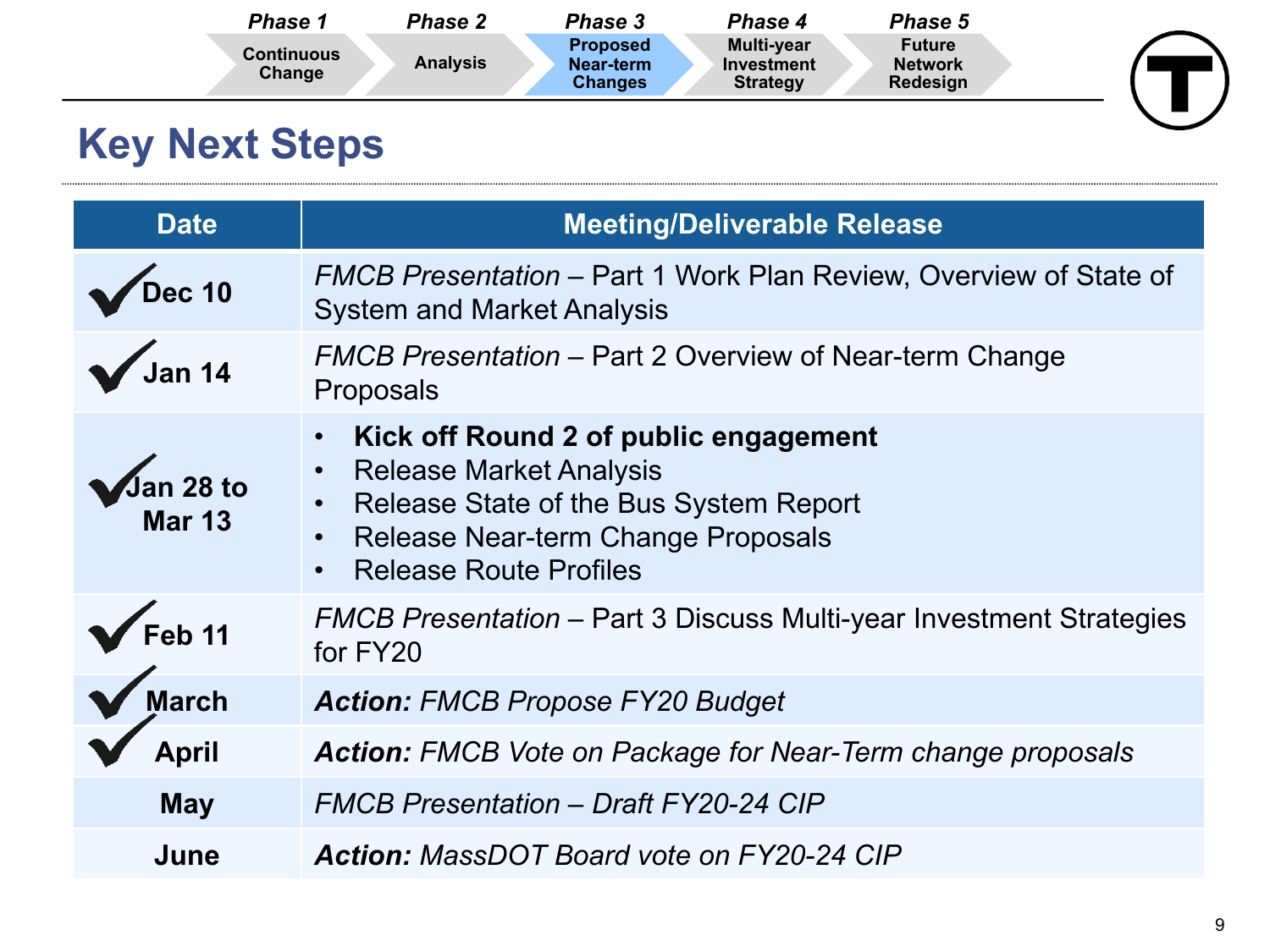

### **Appendix: Final proposal package**



**Resolving Contingency**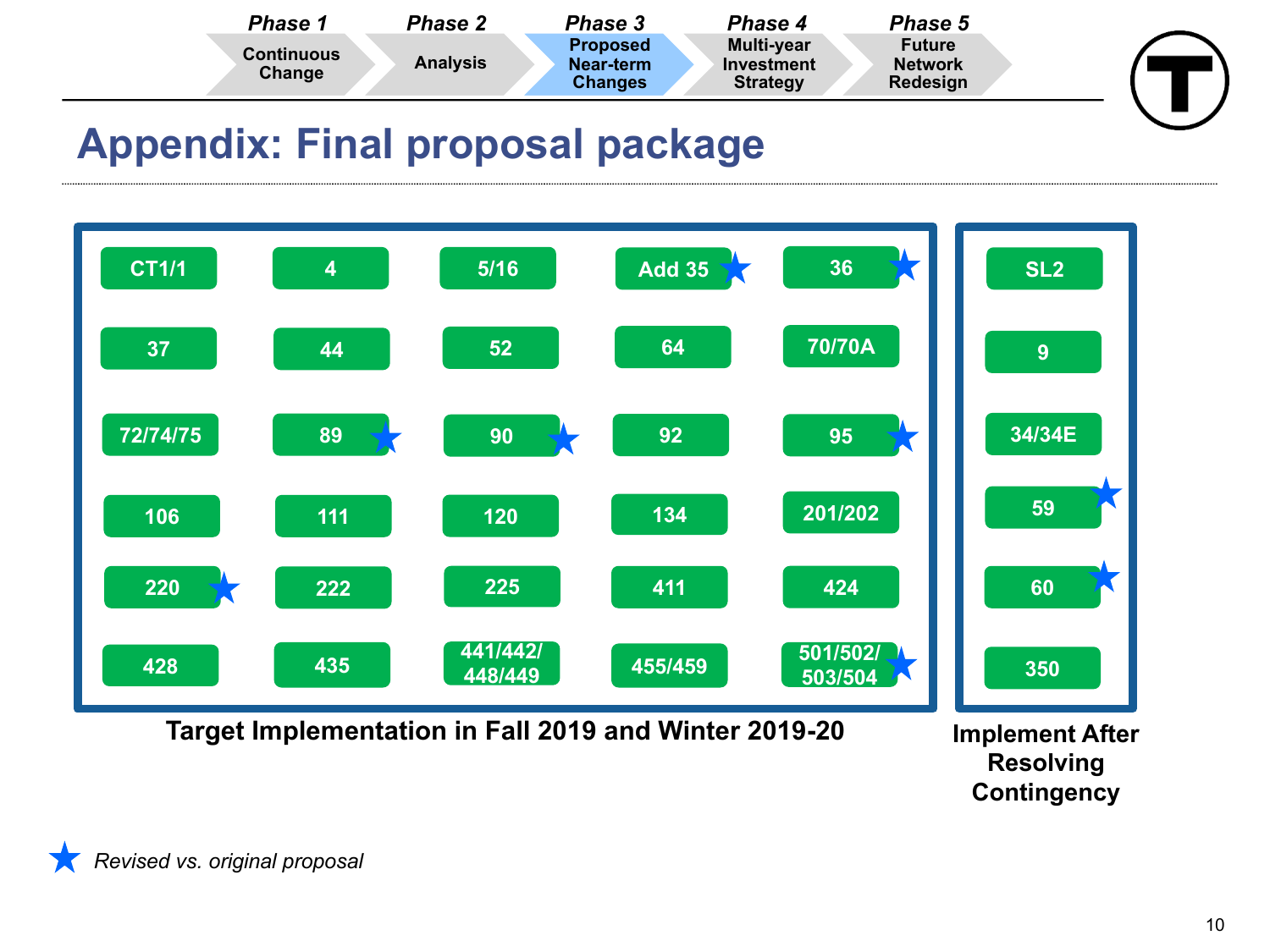| Phase 1                     | <b>Phase 2</b>  | <b>Phase 3</b>                                 | <b>Phase 4</b>                              | <b>Phase 5</b>                              |  |
|-----------------------------|-----------------|------------------------------------------------|---------------------------------------------|---------------------------------------------|--|
| <b>Continuous</b><br>Change | <b>Analysis</b> | <b>Proposed</b><br>Near-term<br><b>Changes</b> | Multi-year<br>Investment<br><b>Strategy</b> | <b>Future</b><br><b>Network</b><br>Redesign |  |

### **Appendix: Details of Revised Proposals**

| <b>Add 35</b>                    | Would coordinate implementation with Route 34, 52 changes (serving Dedham Mall<br>at Stop & Shop bus stop location only). Not included in the original list of 47<br>proposals. |
|----------------------------------|---------------------------------------------------------------------------------------------------------------------------------------------------------------------------------|
| 36                               | Shorten most trips from Millennium Park to VA Medical Center due to school closure                                                                                              |
| 59                               | Preserve some lifeline service to Eliot St                                                                                                                                      |
| 60                               | Preserve Chestnut Hill Mall stop; need new stop at/near Chestnut Hill Square                                                                                                    |
| 89                               | Preserve some peak and school service at Clarendon Hill                                                                                                                         |
| 90                               | Preserve direct connection to Sullivan                                                                                                                                          |
| 95                               | Test potential demand by alternating trips between Arlington Center & Playstead Rd.                                                                                             |
| 220                              | Preserve some lifeline service to Hingham Center Loop                                                                                                                           |
| $\overline{501/502/}$<br>503/504 | Implement only during PM peak when 501/503 serve both sides of Newton Corner                                                                                                    |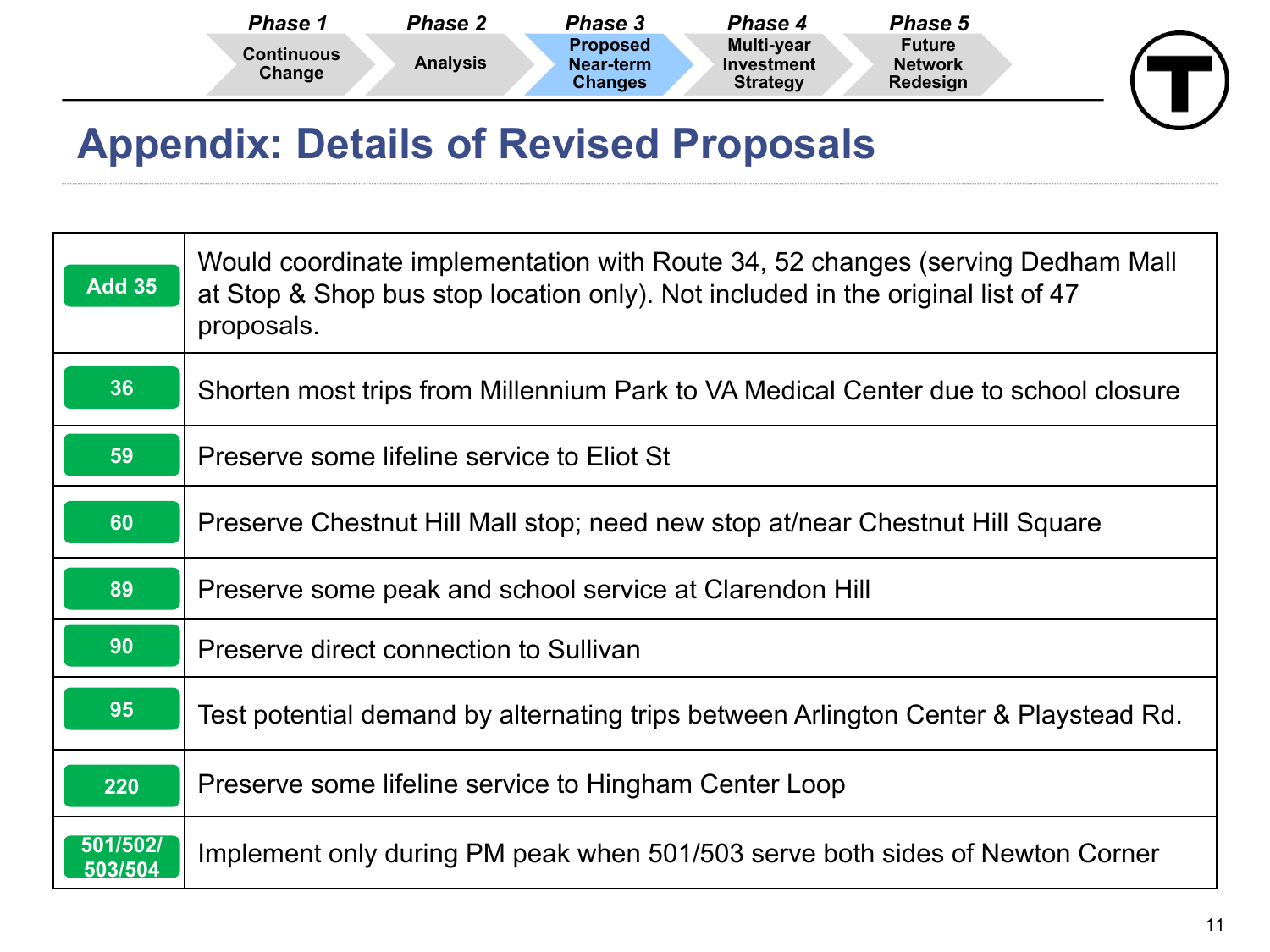| <b>Phase 1</b>              | <b>Phase 2</b>  | Phase 3                                 | Phase 4                                     | Phase 5                                     |  |
|-----------------------------|-----------------|-----------------------------------------|---------------------------------------------|---------------------------------------------|--|
| <b>Continuous</b><br>Change | <b>Analysis</b> | <b>Proposed</b><br>Near-term<br>Changes | Multi-year<br>Investment<br><b>Strategy</b> | <b>Future</b><br><b>Network</b><br>Redesign |  |

## **Appendix: Details of contingencies to be resolved**

| SL <sub>2</sub> | Work with Massport to improve lighting, safety, and accessibility of path of travel from<br>88 Black Falcon to Drydock Ave @ Black Falcon Ave stop                                                                            |
|-----------------|-------------------------------------------------------------------------------------------------------------------------------------------------------------------------------------------------------------------------------|
| 9               | Need for relocated bus stop, multiple options under review in order to mitigate safety<br>concerns with stop on W. Broadway                                                                                                   |
| 34/34E          | Requires coordination with Legacy Place                                                                                                                                                                                       |
| 59              | MassDOT will soon be starting a reconstruction project of Needham Street.<br>Necessary to understand full implications of project before deciding to implement<br>proposal now or wait until the project is completed in 2022 |
| 60              | Requires coordination for a new bus stop to serve Chestnut Hill Square                                                                                                                                                        |
| 350             | City of Burlington must build a new sidewalk to allow for a bus stop                                                                                                                                                          |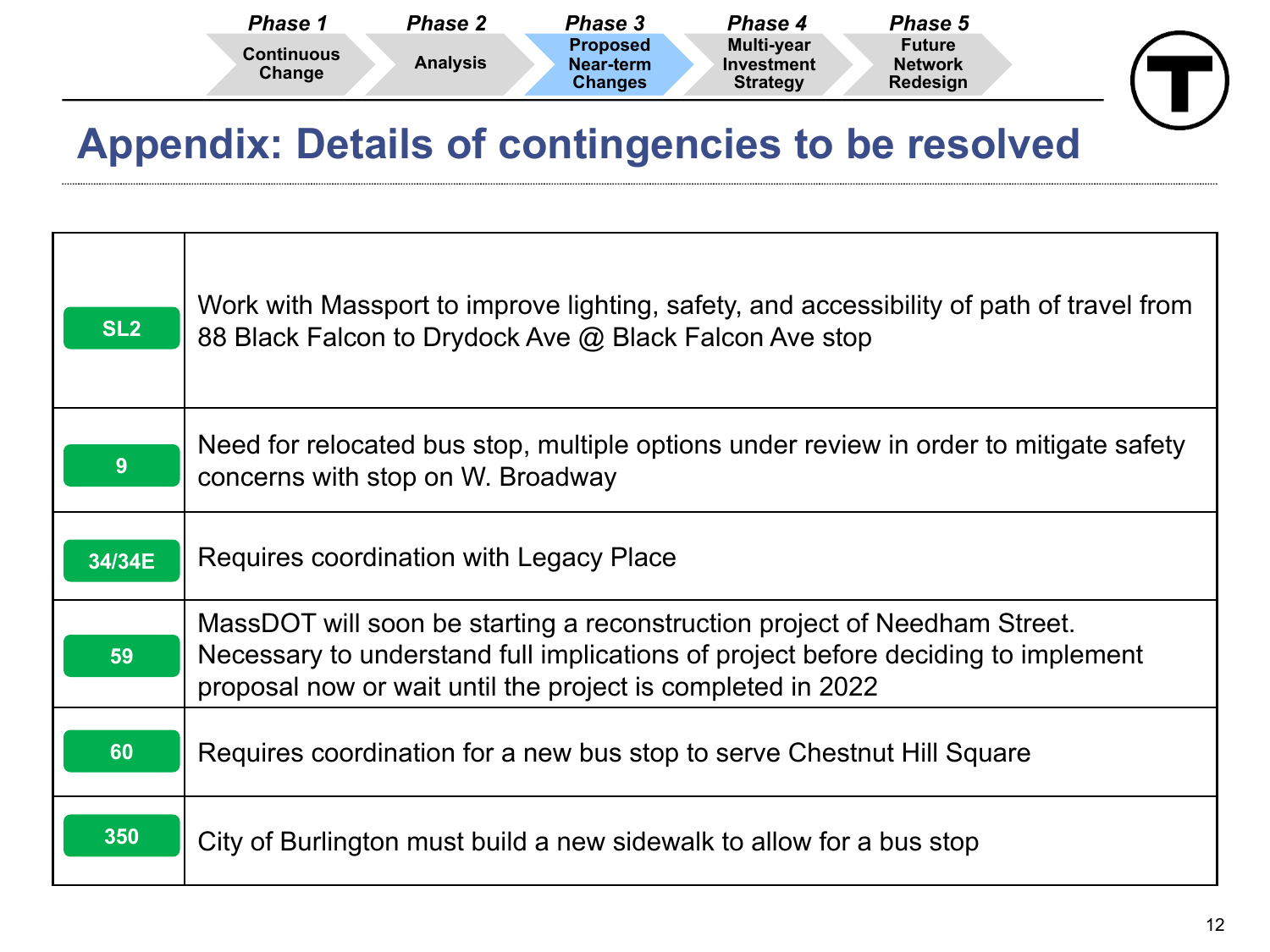

# **Appendix: Common Themes Heard via Public Feedback**

- **Reliability and frequency** most demanded metrics
- **Accessibility should not be lost**, but either met or improved, and busway access should be maintained as much as possible
- In favor of additional connectivity, but **not always with trade-off of less frequency**
- **Mostly in favor of proposed routing changes if frequencies could be maintained** or improved
- Key to **maintain connectivity to high-demand destinations** like hospitals, malls, and transit hubs
- Generally unwilling to walk greater distances in exchange for improved frequencies, citing safety, accessibility, and time as concerns
- Many riders valued their one-seat rides and **opposed being required to make a transfer**, even to high-frequency services
- Strong desire to **consolidate bus stops**